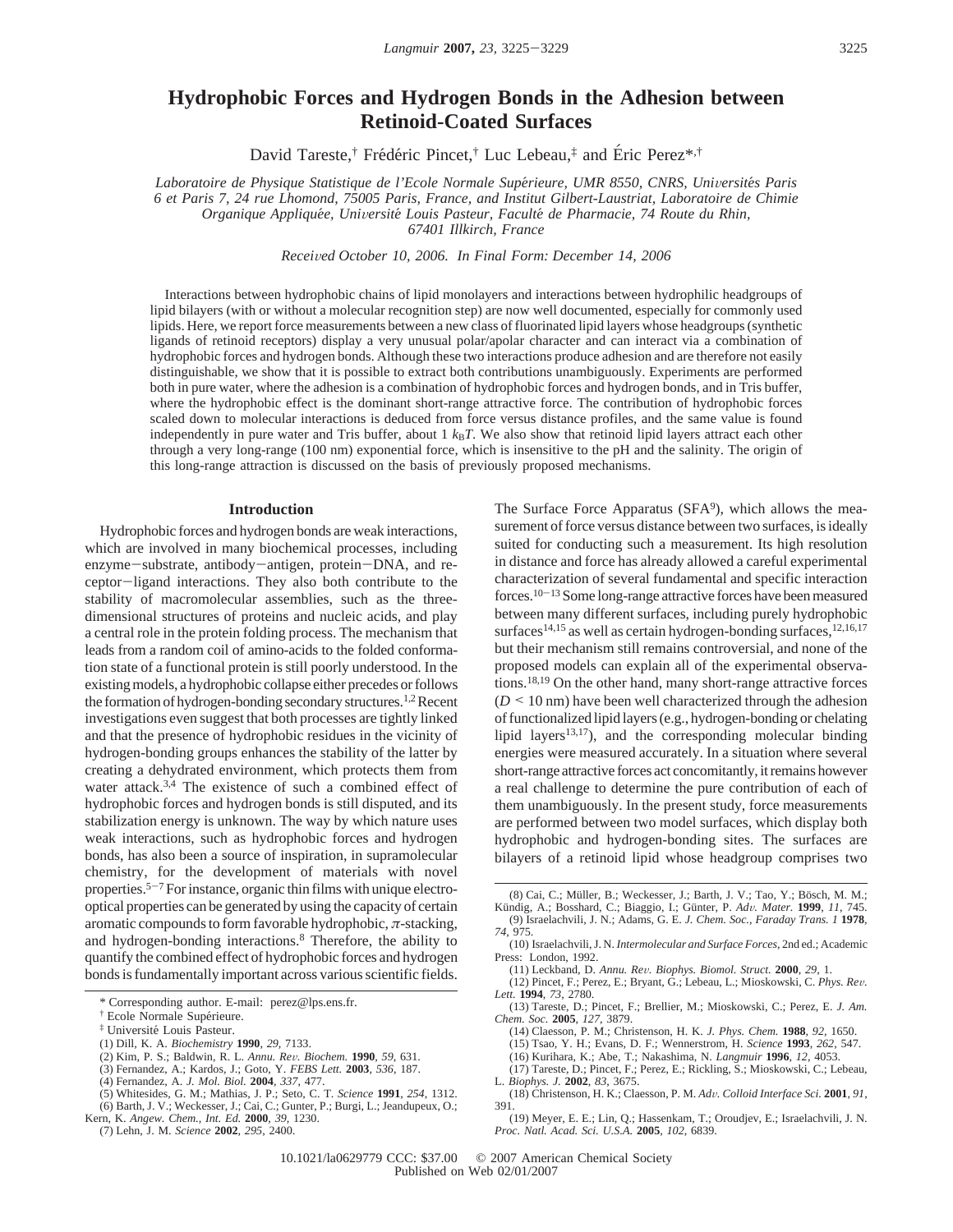

**Figure 1.** (a) Structure of the retinoid lipid. The headgroup contains two aromatic rings (benzene and tetrahydronaphthalene), which are highly hydrophobic, and one carboxyl group, which can establish hydrogen bonds in water. It is connected to two ramified and partially fluorinated hydrophobic tails through a flexible spacer. Because hydrocarbon and fluorocarbon compounds are not miscible, the retinoid headgroup remains accessible in solution. (b) Bilayers used in the course of SFA experiments. The inner monolayers are made of DMPE lipids to render the mica hydrophobic, and the outer monolayers are made of retinoid lipids. The reference distance  $(D = 0)$  is the distance between the hydrophobic sides of the DMPE monolayers.

aromatic rings (a benzene ring and a tetrahydronaphthalene ring), which are highly hydrophobic, and one carboxyl group, which can establish hydrogen bonds in water (Figure 1a). The hydrogenbonding sites, and therefore their effect on the interaction forces, can be suppressed by increasing the pH of the electrolyte. This allows us to determine the respective contributions of hydrophobic forces and hydrogen bonds in a situation where they both contribute to the adhesion. Force measurements are therefore conducted both in pure water (pH  $\approx$  5.5) and in 10 mM Tris buffer (pH 8.0). The resulting interaction profiles provide information on long-range attraction between two retinoid surfaces and allow the quantification of short-range hydrophobic forces at the molecular scale.

#### **Materials and Methods**

**Chemicals.**Dimyristoyl-phosphatidyl-ethanolamine (DMPE) lipid was purchased from Avanti Polar Lipids as 10 mg/mL chloroform solution. Tris(hydroxymethyl)aminomethane (Tris) was obtained from Merck-Eurolab as powder and was solubilized at 10 mM in ultrapure water (purified with the Elgastat Maxima system, HPLC model). Diluted HCl was used to adjust the pH to 8.0.

A synthetic ligand of the retinoic acid receptor RXR, 4-[2-(5,6,7,8 tetramethyl-2-naphthalenyl)-1,3-dioxolan-2-yl] benzoic acid20 (Figure 1a), was used here as a model system displaying both hydrophobic and hydrogen-bonding sites. It was chemically coupled to the hydrophobic moiety of a partially fluorinated lipid via a flexible spacer as described previously; $2<sup>1</sup>$  this synthetic lipid will be called retinoid lipid in the rest of this Article. Two ramifications introduced in the hydrophobic chain ensure that the lipid is in a fluid state and thus allow the functional groups to have a translational freedom within the monolayers. The non-miscibility between hydrocarbons and fluorocarbons, combined with the use of a sufficiently short hydrophilic spacer, ensures the accessibility and the rotational

freedom of the functional groups in solution.<sup>22</sup> Therefore, when incorporated in a lipid monolayer, the functional groups can adopt the most favorable configuration to interact with their cognate residing in the opposite monolayer.

**Surface Force Apparatus (SFA).** Force measurements between lipid bilayers are performed with the Surface Force Apparatus (SFA9) technique, which gives the force *F* between two surfaces arranged in a crossed-cylinders geometry (radius *R*) as a function of their separation distance *D*. The force  $(\pm 1 \mu N)$  is given by the deflection of a bending spring connected to one of the two surfaces. The distance  $(\pm 2 \text{ Å})$  is obtained interferometrically, by using two silver-coated surfaces. The ratio  $F(D)/R$  is proportional to the interaction free energy  $E(D)$  per unit area between two plane surfaces:

$$
\frac{F(D)}{R} = 2\pi E(D) \tag{1}
$$

Lipid bilayers are formed on silvered mica surfaces by the Langmuir-Blodgett deposition technique. The inner monolayer (with its headgroups facing the mica surface) is composed of DMPE lipids, deposited in a solid state at 38 mN/m. The outer monolayer (with its headgroups facing the aqueous medium) is composed of retinoid lipids, deposited in a fluid state either at 30 mN/m (experiments in pure water) or at 35 mN/m (experiments in Tris buffer). The reference distance  $D = 0$  of SFA curves corresponds to the contact between DMPE hydrophobic tails (Figure 1b). It is determined at the end of a force experiment through a DMPE/DMPE contact in air (after removal of the aqueous buffer and therefore of the two outer monolayers). Force measurements consist of cycles of approaching and then separating the surfaces. To probe for the reproducibility of the interaction forces, at least two different experiments, that is, with different pairs of bilayers, are performed, and, in each experiment, three different approaching-separation cycles are realized. The standard deviation of the measured adhesion free energy per unit area is 3 mN/m (Table 1).

## **Results and Discussion**

**Retinoid Monolayer Isotherm and Stability.** Monolayers of the retinoid lipid were formed at the air/water or at the air/Tris interface, and their surface pressure versus molecular area isotherms were recorded (Figure 2).

In both cases, the lipid forms fluid monolayers, even at high surface pressure, as expected from the presence of the branched alkyl chains in its hydrophobic tail. Monolayers are more compressible on a water subphase than on a Tris subphase. This is due to electrostatic repulsions that take place, in Tris buffer, between ionized carboxyl groups. In both cases, the collapse of the monolayer is reached for a molecular area of  $1.05 \text{ nm}^2$ , but the corresponding surface pressure is lower for monolayers formed on pure water (31 mN/m on pure water versus 44 mN/m on Tris buffer). This phase transition from two to three dimensions can be completely reversed on a water subphase: the isotherm measured during expansion is strictly identical to the one measured upon compression. In contrast, on a Tris subphase, the isotherms measured during both expansion and recompression of the monolayer show a significant hysteresis (data not shown). This more cohesive behavior of the monolayer on water is most likely due to the formation of folds toward the air, which are stabilized by hydrogen bonds between the retinoid headgroups. Such folds cannot form when the retinoid monolayer is spread on a Tris buffer, because most of the carboxyl groups are ionized and thus unable to form any hydrogen bond. In that case, when the monolayer is compressed above the collapse pressure, some lipids irreversibly leave the monolayer structure.

<sup>(20)</sup> Held, P.; Heck, M. P.; Iyer, J.; Gronemeyer, H.; Lebeau, L.; Mioskowski, C. *J. Labelled Compd. Radiopharm.* **1997**, *39*, 501.

<sup>(21)</sup> Held, P.; Lach, F.; Lebeau, L.; Mioskowski, C. *Tetrahedron Lett.* **1997**, *38*, 1937.

<sup>(22)</sup> Lebeau, L.; Lach, F.; Venien-Bryan, C.; Renault, A.; Dietrich, J.; Jahn, T.; Palmgren, M. G.; Kuhlbrandt, W.; Mioskowski, C. *J. Mol. Biol.* **2001**, *308*, 639.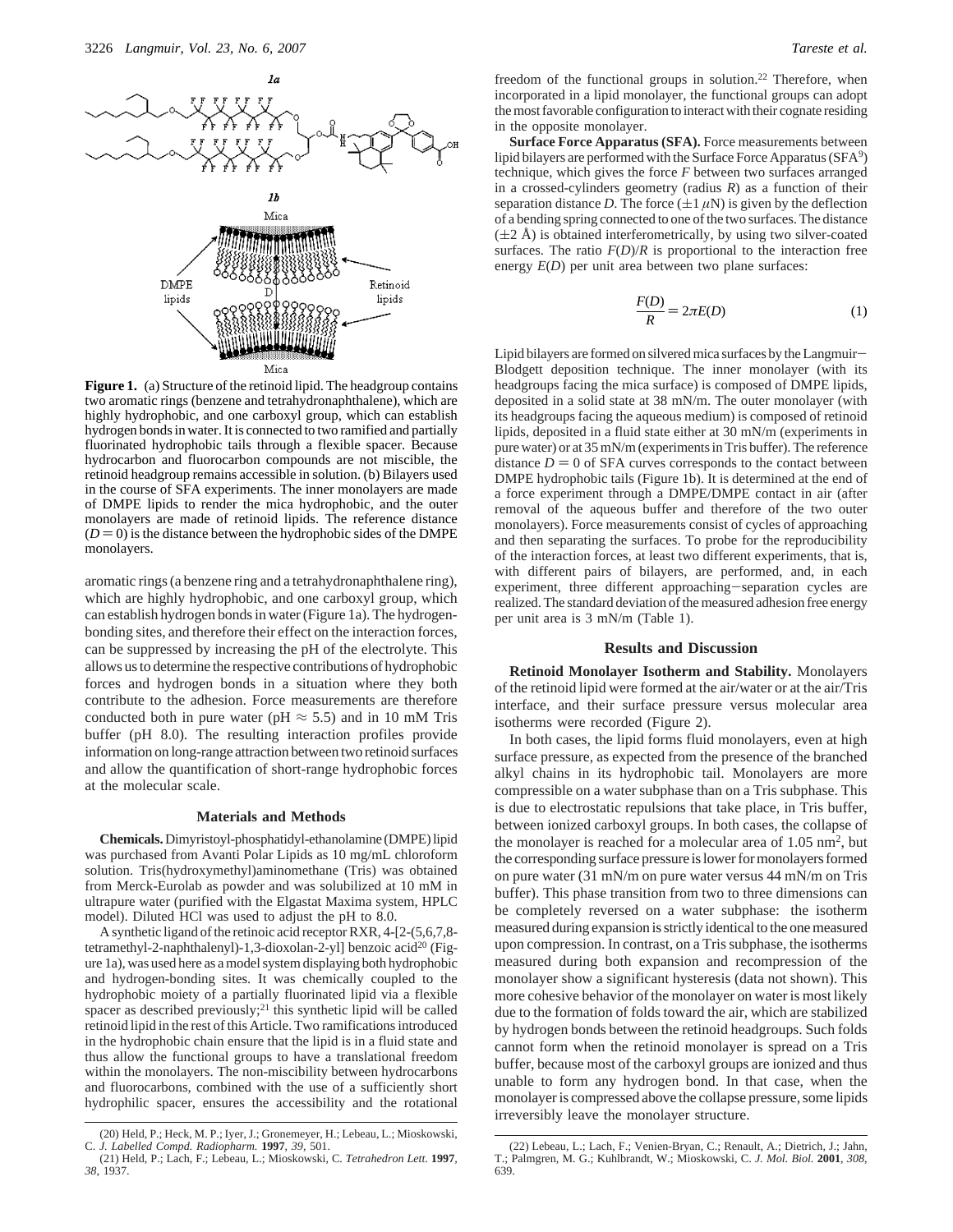**Table 1. Parameters of the Interaction between Two Retinoid Lipid Layers in Pure Water and in Tris Buffer (for Definitions, See the Text)**

|                                            | $F_0/R$<br>(mN/m)       | $F_e/R$<br>(mN/m) | $F_{0\mathrm{eff}}/R$<br>(mN/m) | $E_{0eff}$<br>(mJ/m <sup>2</sup> ) | $\sigma_{\rm R}$ (nm <sup>2</sup> ) | $_{\rm d}^{17}$ ( $k_{\rm B}T$ )<br>$W_{H-bond}$ | $W$ hydrophobic $(k_BT)$       |
|--------------------------------------------|-------------------------|-------------------|---------------------------------|------------------------------------|-------------------------------------|--------------------------------------------------|--------------------------------|
| water pH $\approx$ 5.5<br>Tris $pH\$ $8.0$ | $38 \pm 3$<br>$8 \pm 3$ | $7 \pm 2$         | $38 \pm 3$<br>$15 \pm 4$        | $8.2 \pm 0.6$<br>$3.2 \pm 0.9$     | .09<br>1.19                         | L.J                                              | $0.7 \pm 0.1$<br>$0.9 \pm 0.3$ |



**Figure 2.** Compression isotherms of retinoid monolayers when deposited at the air/water (pH  $\approx$  5.5, solid line) or at the air/Tris  $(pH = 8.0,$  dashed line) interface. In both cases, the monolayer is in a fluid state, even at high surface pressure. Retinoid monolayers are more compressible on water, where there is less electrostatic repulsion between the carboxyl groups. The collapse pressure is lower on water (31 mN/m) than on Tris buffer (44 mN/m). In both cases, the molecular area at collapse is 1.05 nm2.



**Figure 3.** Interaction profile of two retinoid monolayers in pure water. Approaching data are represented by O and separation data by b. The two surfaces attract each other at long distance (100 nm) and jump into adhesive contact from a distance of about 20 nm (see inset). The resulting distance, 6 nm, corresponds to two compact retinoid monolayers in contact. The pull off force necessary to separate two contacting retinoid monolayers  $(F_0/R)$  is  $38 \pm 3$  mN/m (average over several independent SFA experiments). The corresponding jump out of contact is symbolized by the arrow.

The stability of the retinoid monolayer relative to desorption was checked at the air/water ( $\pi = 30$  mN/m), air/Tris ( $\pi = 35$ mN/m), mica/water, and mica/Tris interfaces, essentially as described previously.17 In all cases, it was very stable, with an average desorption of less than 0.5% per hour. This ensures that the retinoid lipid forms stable close-packed monolayers on the time scale of force measurement experiments (about 6 h).

**Hydrogen-Bonding and Hydrophobic Forces between Retinoid Lipid Layers in Pure Water.** SFA experiments were first conducted in pure water between two retinoid monolayers deposited on hydrophobized mica surfaces. A representative force versus distance profile is displayed in Figure 3.

Between 200 and 100 nm, no force is detected between the two monolayers. A long-range attractive force sets in around

100 nm (inset in Figure 3). The characteristics and the origin of this attraction will be discussed further below. When the gradient of the attractive force is equal to the spring stiffness, the surfaces jump into an adhesive contact and flatten (data not shown). As is often observed with lipids, a sharp repulsion then takes place when the force is further increased (typically up to about 10 mN/m). Upon separating the surfaces, an adhesion is felt and the separation distance remains constant. When the pulling force is equal to the force that binds the two monolayers, the surfaces jump out of contact (adhesive jump). This pull off force  $F_0$  is proportional to the adhesion free energy per unit area  $E_0$  between the two monolayers. The relation between  $F_0$  and  $E_0$  depends on the elasticity of the two surfaces relative to the strength of their adhesion force.23,24 Here, because the contact zone between the two surfaces is flat, the appropriate theory is the JKR one:25

$$
\frac{F_0}{R} = \frac{3\pi E_0}{2} \tag{2}
$$

We measure  $F_0/R = 38 \pm 3$  mN/m, which gives  $E_0 = 8.2 \pm 0.6$  $mJ/m<sup>2</sup>$ . This is much stronger than the adhesion energies usually observed between classical phospholipid monolayers<sup>26</sup> (between 0.1 and 0.8 mJ/m<sup>2</sup>). This suggests that two retinoid monolayers adhere via some specific interactions. The retinoid lipid headgroup contains a free carboxyl group, which can establish hydrogen bonds, and some aromatic rings, which are highly hydrophobic. The measured adhesion free energy per unit area can thus be written as a combination of hydrogen-bonding and hydrophobic interactions:

$$
E_0 = \frac{1}{\sigma_R} (w_{\text{H}-\text{bond}} + w_{\text{hydrophobic}}) \tag{3}
$$

where  $w_{\text{H-bond}}$  and  $w_{\text{hydrophobic}}$  are, respectively, the average contribution of hydrogen-bonding and hydrophobic forces to the adhesion free energy per headgroup area;  $\sigma_R$  is the area occupied by a retinoid lipid within its monolayer. This area can be deduced from the retinoid monolayer compression isotherm on pure water (Figure 2):  $\sigma_R = 1.09$  nm<sup>2</sup>.

To evaluate the contribution of hydrogen bonds to the measured adhesion force, one first needs to know the ionization state of the carboxyl groups at the monolayer surface. The approaching phase of the force versus distance profile displays no electrostatic double layer repulsion (the Debye screening length of water is expected to be of 170 nm at pH 5.5). Because the SFA technique allows the detection of less than 0.1% charge within two interacting monolayers, $27$  this ensures that most of the carboxyl groups are protonated in pure water. Hydrogen-bond energies have been thoroughly characterized in previous studies involving nucleoside and nitrilotriacetate (NTA) lipid layers; $17$  their

(26) Marra, J.; Israelachvili, J. *Biochemistry* **1985**, *24*, 4608.

<sup>(23)</sup> Hughes, B. D.; White, L. R. *Q. J. Mech. Appl. Math.* **1979**, *32*, 445.

<sup>(24)</sup> Maugis, D. *J. Colloid Interface Sci.* **1992**, *150*, 243.

<sup>(25)</sup> Johnson, K. L.; Kendall, K.; Roberts, A. D. *Proc. R. Soc. London, Ser. A* **1971**, *324*, 301.

<sup>(27)</sup> Pincet, F.; Cribier, S.; Perez, E. *Eur. Phys. J. B* **1999**, *11*, 127.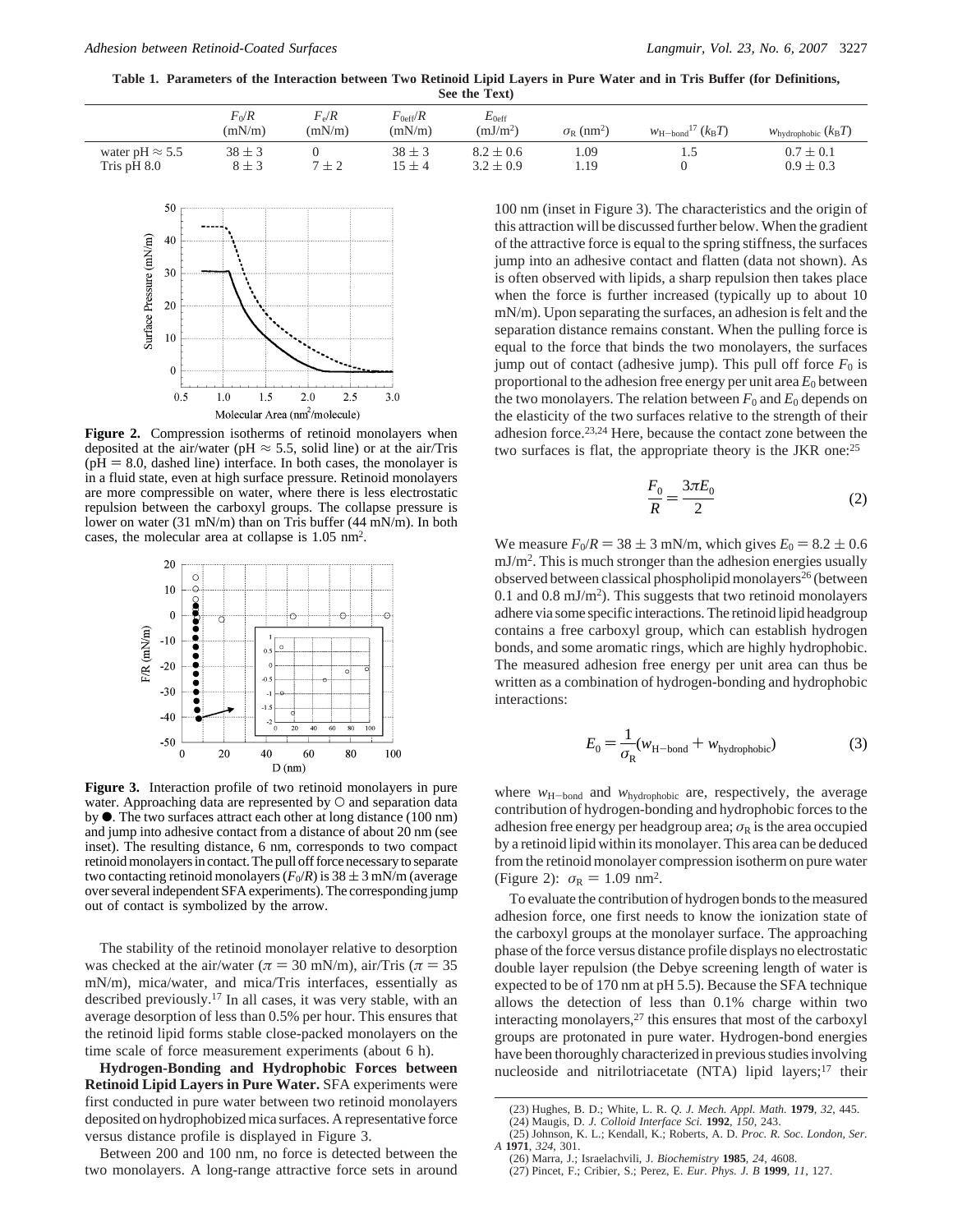

**Figure 4.** Interaction profile of two retinoid monolayers in 10 mM Tris buffer. Approaching data are represented by  $\triangle$  and separation data by  $\triangle$ . As in water, the two surfaces attract each other from 100 nm. The electrostatic double-layer repulsion between charged retinoid monolayers sets in around 30 nm and is superposed on this longrange attractive force (see inset). The pull off force for two contacting retinoid monolayers ( $F_0/R$ ) is  $8 \pm 3$  mN/m (average over several independent SFA experiments), which is much smaller than that in pure water. The corresponding adhesive jump is symbolized by the arrow.

contribution to the adhesion free energy per headgroup area is:

$$
w_{\text{H-bond}} = \frac{2e_{\text{H}}}{1 + \exp(-e_{\text{H}})}
$$
(4)

where the factor 2 comes from the two hydrogen bonds that can form between each pair of carboxyl groups, and  $e_H$  is the energy of a single hydrogen bond in pure water ( $e_H = 1$   $k_B T^{17}$ ).

The contribution of hydrophobic forces is then directly deduced from eq 3; this gives:

$$
w_{\text{hydrophobic}} = 0.7 \pm 0.1 k_{\text{B}} T
$$

All parameters relevant for the interaction between two retinoid layers in pure water are summarized in Table 1.

**Electrostatic and Hydrophobic Forces between Retinoid Lipid Layers in Tris Buffer.** Force measurements between retinoid monolayers were next conducted in 10 mM Tris buffer, pH 8.0. The corresponding force versus distance profile is displayed in Figure 4. As in pure water, a long-range attractive regime sets in at 100 nm. Around 30 nm, a repulsive force is superposed on the long-range attractive force (inset in Figure 4). This force corresponds to the electrostatic double-layer repulsion between two charged retinoid surfaces and can be fitted by a 5 nm decay length exponential curve. This is in good agreement with the expected 4 nm Debye screening length of a 10 mM Tris electrolyte. No sudden inward jump is observed in Tris buffer. Instead, the surfaces can be progressively approached and the repulsive force slowly brought to about 10 mN/m. The resulting distance is about 6 nm, which corresponds to the thickness of two close-packed retinoid monolayers in contact. An adhesive jump is observed when separating the two surfaces, but the corresponding pull off force is substantially smaller than that in pure water:  $F_0/R = 8 \pm 3$  mN/m. This is not surprising because the electrostatic double-layer force facilitates the separation of two contacting monolayers and therefore reduces the pull off force.13,26 Its contribution thus has to be taken into account to compare pull off forces measured in water to the ones measured in Tris buffer. It is appropriate to consider the effective pull off force,  $F_{0\text{eff}}/R$ , defined as the pull off force that would be measured in the absence of any electrostatic double-layer repulsion,  $F_e/R$ 

 $(F_{0\text{eff}}/R)$  thus gives the pure contribution of the adhesive forces to the measured pull off force):

$$
\frac{F_{0\text{eff}}}{R} = \frac{F_0}{R} + \frac{F_e}{R}
$$
 (5)

where  $F_e/R$  is evaluated at the distance of the adhesive jump (Table 1). This gives  $F_{0 \text{eff}}/R = 15 \pm 4 \text{ mN/m}$ .

What is the contribution of hydrogen bonding to this effective pull off force? In the present case, ammonium cations  $(HOCH<sub>2</sub>)<sub>3</sub>$ - $CNH<sub>3</sub><sup>+</sup>$  brought by the dissociation of Tris-HCl outnumber cations  $H<sup>+</sup>$  by at least 5 orders of magnitude. Therefore, each time a carboxyl group is ionized, its  $H^+$  counterion is replaced by  $(HOCH<sub>2</sub>)<sub>3</sub>CNH<sub>3</sub><sup>+</sup>$ , which then prevents the formation of any hydrogen bond. At equilibrium, all hydrogen-bonding sites are occupied, and the only contribution remaining is the one due to the hydrophobic effect. The contribution of hydrophobic forces to the adhesion free energy per headgroup area can thus be written as:

$$
w_{\text{hydrophobic}} = \sigma_{\text{R}} \frac{2F_{\text{0eff}}}{3\pi R}
$$
 (6)

with  $\sigma_R = 1.19$  nm<sup>2</sup> (Figure 2), we obtain:

$$
w_{\text{hydrophobic}} = 0.9 \pm 0.3 k_{\text{B}} T
$$

All parameters relevant for the interaction between two retinoid layers in Tris buffer are summarized in Table 1.

The hydrophobic contribution extrapolated to molecular interactions is therefore the same in pure water and in Tris buffer, about 1  $k_B T$ . Because the two values were calculated independently, this validates the quantitative analysis and suggests that (i) hydrogen-bonding and hydrophobic interactions can be, to a good approximation, considered as additive, and (ii) hydrophobic forces are mostly insensitive to the pH and the salinity of the buffer. This value is about 3 times weaker than what is generally observed between hydrophobized mica surfaces.18,28 It is reasonable because, within the retinoid headgroups, the hydrophobic compounds, benzene and tetrahydronaphthalene, are interweaved with some hydrophilic carboxyl groups (Figure 1a), which is sufficient to ensure an amphiphilic character and therefore reduce the hydrophobicity.

**Long-Range Attractive Force between Retinoid Lipid Layers.** In pure water and in Tris buffer, two retinoid lipid monolayers attract each other through a long-range exponential force, which is detected at around 100 nm and presents a decay length of about 40 nm (Figure 5). This exponential attraction extrapolated to the contact distance of two retinoid layers gives a force much weaker than the measured pull off forces. This suggests that the long-range attraction and the adhesion are governed by two different mechanisms. Because the long-range attractive force persists, and is of the same range, in Tris buffer, where the Debye screening length is of 4 nm, one can conclude that it cannot have a conventional electrostatic origin as in a recent study on charge-mosaic surfaces.29 In addition, because there are no more hydrogen bonds in Tris buffer, one can deduce that the observed attraction is not likely related to hydrogen bonding but rather comes from the hydrophobic parts of the molecules.

<sup>(28)</sup> Israelachvili, J. N.; Pashley, R. *Nature* **1982**, *300*, 341. (29) Perkin, S.; Kampf, N.; Klein, J. *Phys. Re*V*. Lett.* **<sup>2006</sup>**, *<sup>96</sup>*, 038301.